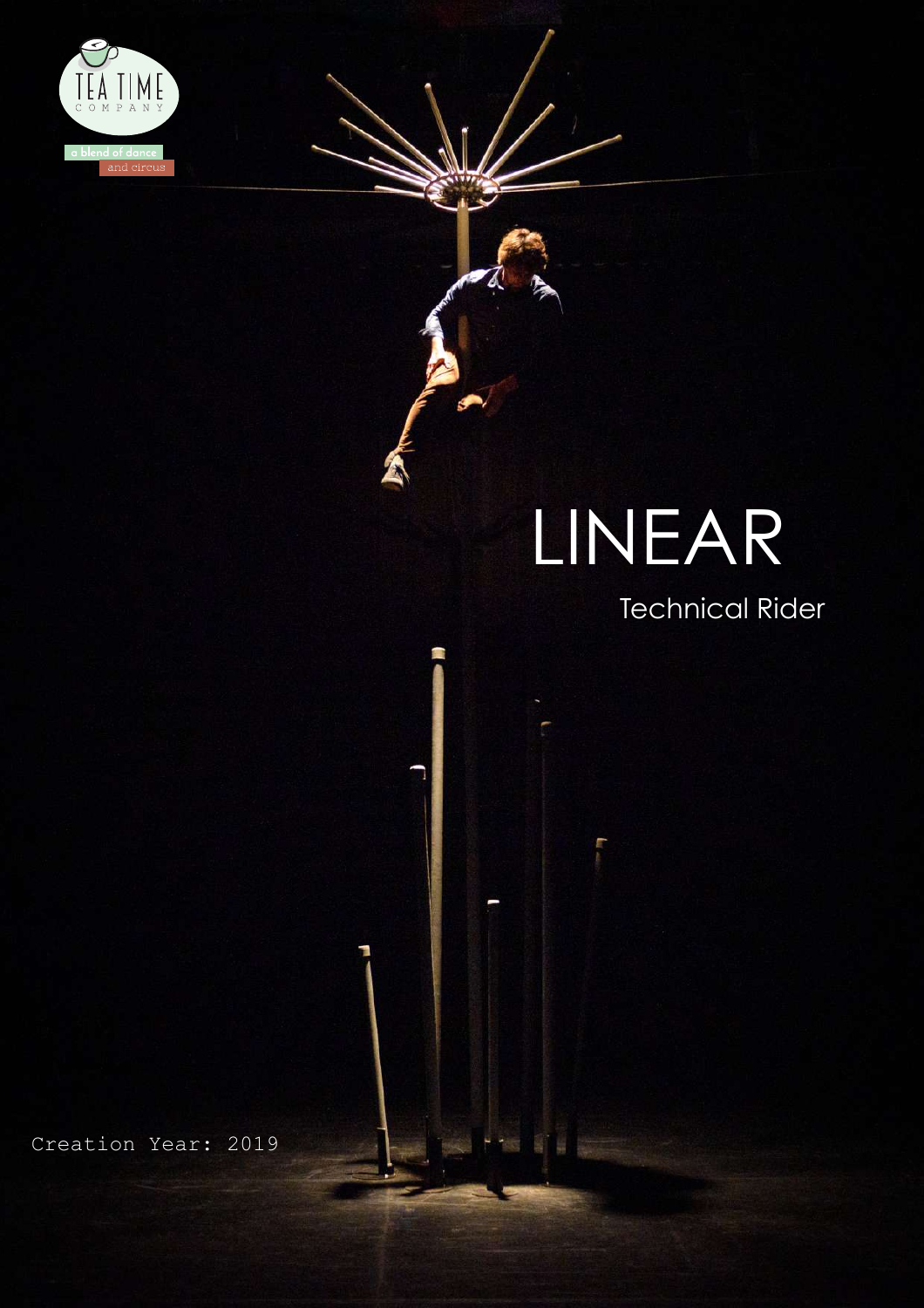### Team

| Performers & creators | Pieter Visser, Hannah Rogerson, Bavo De Smedt |
|-----------------------|-----------------------------------------------|
| Mentor/Coach          | Pia Meuthen                                   |
| Outside Eye           | Foucauld Falquerolles, Darragh McLoughlin     |
| Composition           | Julian Vogel                                  |
| Teaser                | Maarten Rutten                                |
|                       |                                               |

# Technical requirements

| Duration             | ± 50 min.                                                                        |
|----------------------|----------------------------------------------------------------------------------|
| Performance Space    | Minimum Circle with diameter of 6m                                               |
| Space incl. audience | Minimum Circle with diameter of 10m                                              |
| Height               | Minimum 5,5m                                                                     |
| Times per day        | Maximum two times per day with at least 1h<br>break in between each performance. |
| Location             | - This show was created for indoor venues.                                       |
|                      | - Optimum Marley stage floor on a flat<br>surface.                               |
|                      | - A clearly marked out space is necessary.                                       |

#### **Set up/ break down**

Before the first show, a full day in the space is necessary for the set up, lights and rehearsal time. The space and anchor-points need to be checked first. Then the light designer can focus and hang lights while the Chinese pole will be rigged. After this, the music can be tested and the artists can do a full technical run. The artists need time to warm up at least 45min before the show starts. Breakdown time will not take more then 45min.

#### **Audience**

Created for 360 degree audience. Optimal situation is when there are seats like benches for the audience. This creates the perfect situation for the performance. The distance between audience and the stage can't be more than 1m.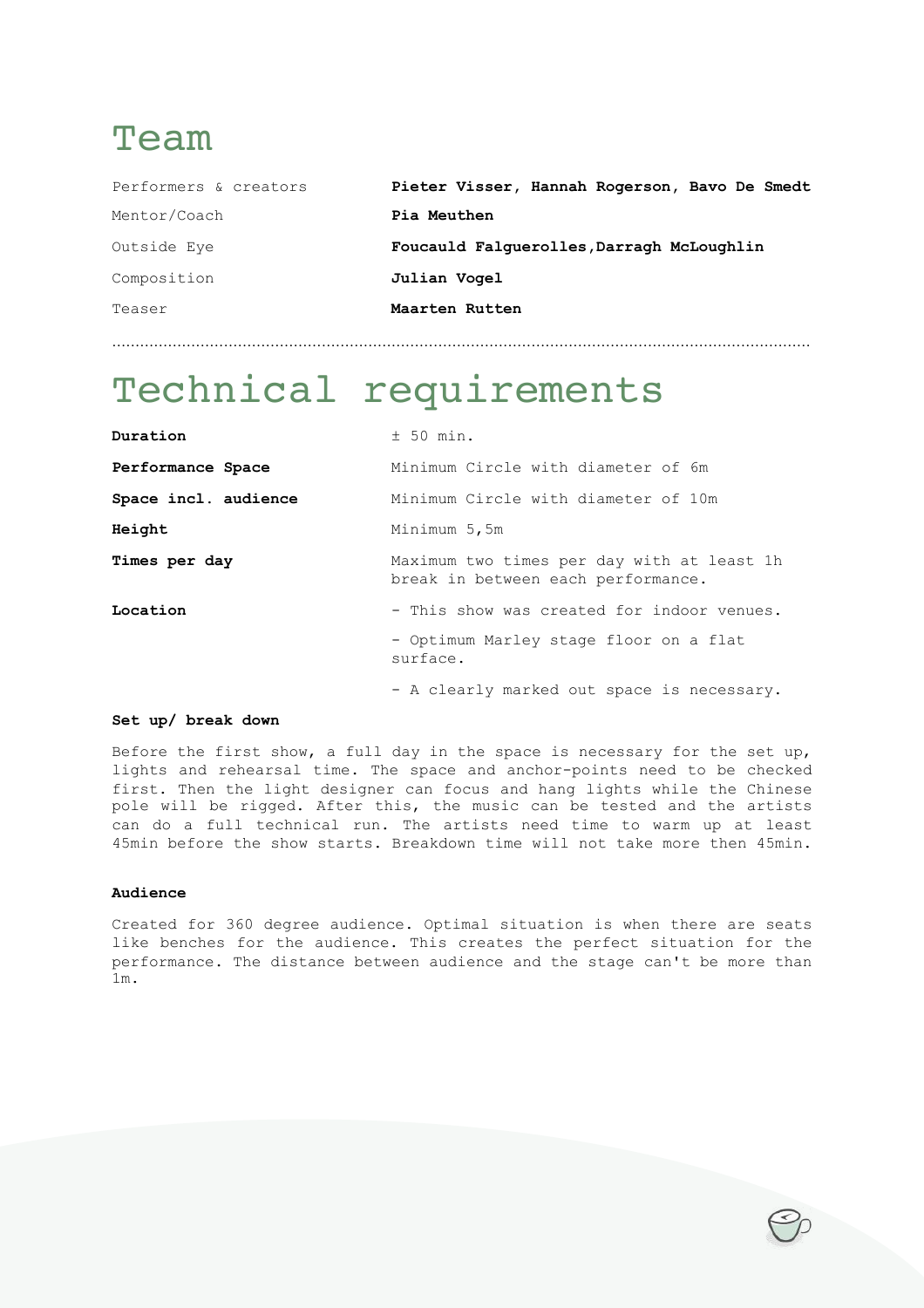#### **Chinese pole**

- The pole has a total hight of 4,80m.
- The pole existed out of three steel tubes covered with rubber (for the artists grip). These tubes slide over each other together with a head and a foot. We put the pole straight up (vertical) on the floor so one person



can hold and balance the pole. By three ore four steel cables (attached on the top of the pole) and ratchets (attached on the anchor-points and the steel cables) we give force downwards to the floor so the pole can stand on its own.

-The cables of the pole can be fixed on three or four anchor-points. These points can be on the floor or in on the wall. In case of anchor-points on the wall, they can't be higher than 2m above the floor. These points must have a WLL of 400kg each. An anchorpoint can be a hook in the floor,

pallet full of weights, water tanks, part of the building.

- The minimum distance between the pole and one anchor-point needs to be 6m and max 10m. Also the distance between each anchor-point needs to be as equal as possible towards the other one.
- The anchor points needs to be arranged by the festival or theater. All the other rigging will be provided by the company. Off course we like to think together with the theater what the anchor-points can be and look for the best solution.

………………………………………………………………………………………………………………………………....

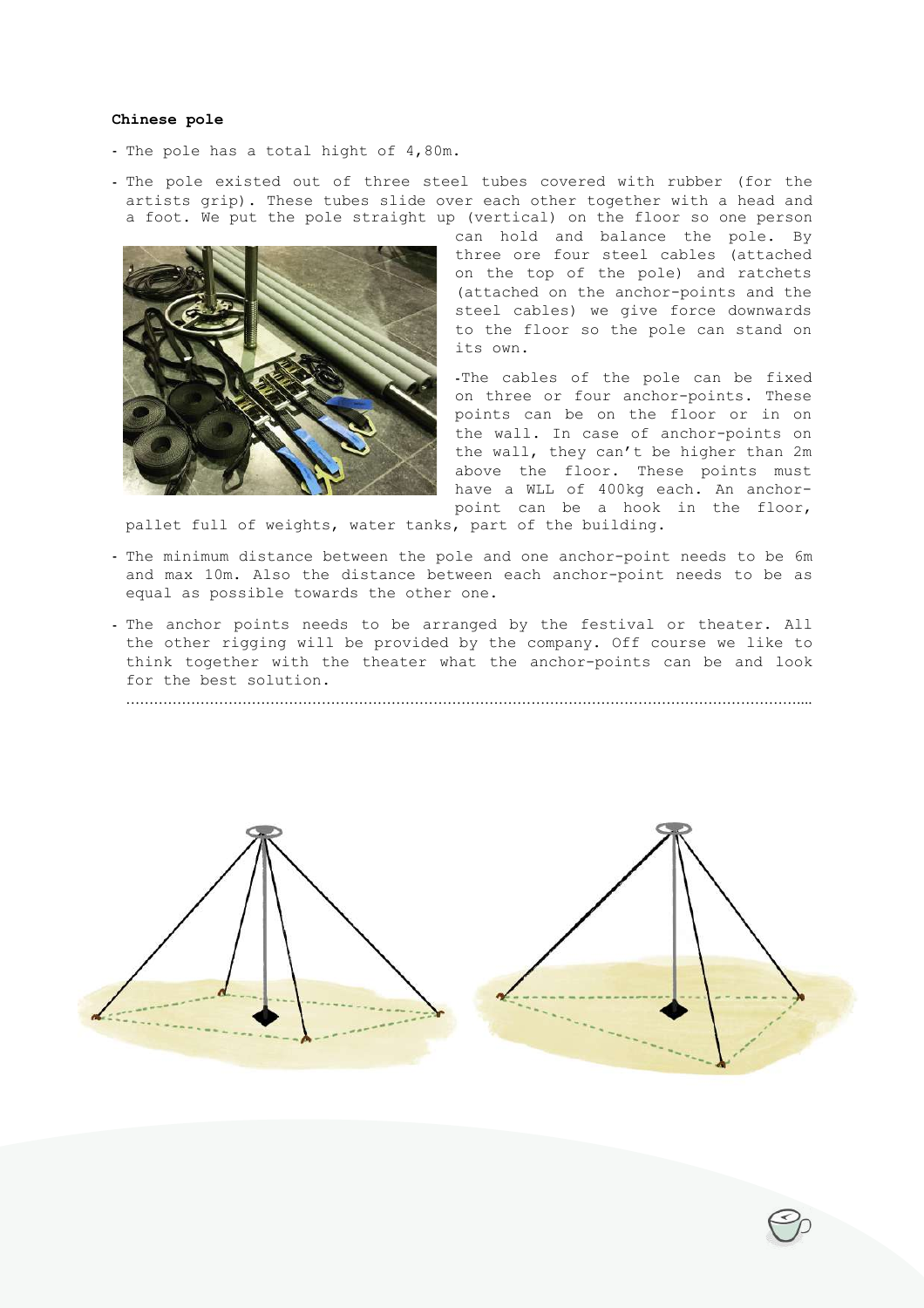# The stage

**Floor-plan of the stage**



### Requirements and Conditions

- Lunch, Dinner and water supplied by the festival.
- Front and Backstage Pass for four people.
- Hotel: Two double bedrooms need to be provided by the festival.
- A changing-room that can be locked where the artist can leave personal belongings.
- **Car:** TeaTime can travel via car. What we ask is a free parking spot close to the backstage area.